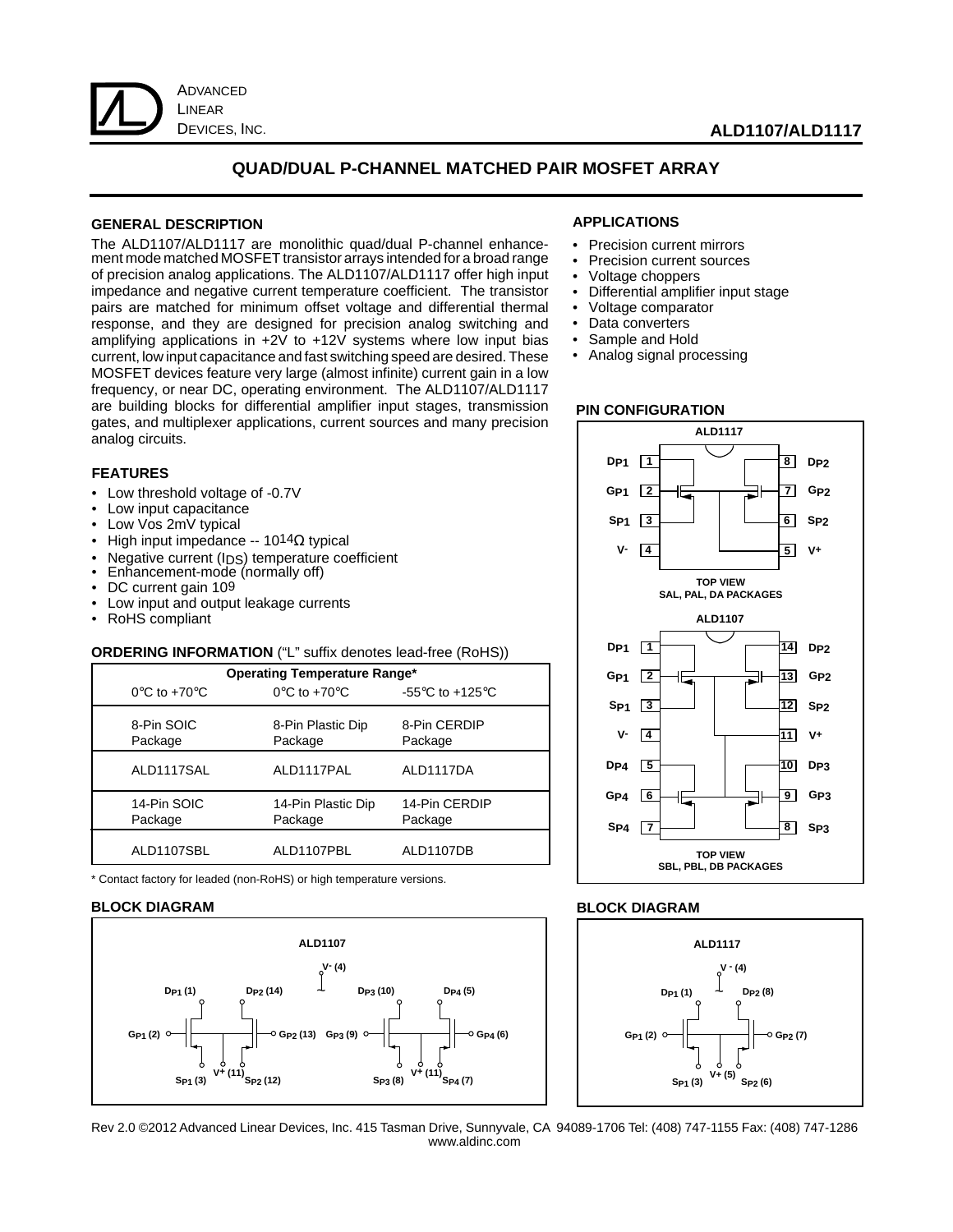### **ABSOLUTE MAXIMUM RATINGS**

| Drain-source voltage, V <sub>DS</sub> |                                                                                             | $-10.6V$                          |
|---------------------------------------|---------------------------------------------------------------------------------------------|-----------------------------------|
| Gate-source voltage, VGS              |                                                                                             | -10.6V                            |
| Power dissipation ______              |                                                                                             | 500mW                             |
|                                       | Operating temperature range SAL, PAL, SBL, PBL packages                                     | $0^{\circ}$ C to +70 $^{\circ}$ C |
|                                       | DA, DB packages _                                                                           | -55°C to +125°C                   |
| Storage temperature range _           |                                                                                             | -65°C to +150°C                   |
| Lead temperature, 10 seconds          |                                                                                             | – +260°C                          |
|                                       | CALITION: ESD Seppitive Device Llee static control procedures in ESD controlled environment |                                   |

CAUTION: ESD Sensitive Device. Use static control procedures in ESD controlled environment.

#### **OPERATING ELECTRICAL CHARACTERISTICS TA = 25**°**C unless otherwise specified**

|                                                     |                         |        | ALD1107        |          |        | <b>ALD1117</b> |                    |                     | <b>Test</b>                                              |
|-----------------------------------------------------|-------------------------|--------|----------------|----------|--------|----------------|--------------------|---------------------|----------------------------------------------------------|
| Parameter                                           | Symbol                  | Min    | Typ            | Max      | Min    | <b>Typ</b>     | <b>Max</b>         | Unit                | <b>Conditions</b>                                        |
| Gate Threshold<br>Voltage                           | V <sub>T</sub>          | $-0.4$ | $-0.7$         | $-1.0$   | $-0.4$ | $-0.7$         | $-1.0$             | $\vee$              | $I_{DS} = -1.0 \mu A$ $V_{GS} = V_{DS}$                  |
| Offset Voltage<br>VGS1-VGS2                         | $V_{OS}$                |        | $\overline{2}$ | 10       |        | $\overline{2}$ | 10                 | mV                  | $I_{DS}$ = -10 $\mu$ A V <sub>GS</sub> = V <sub>DS</sub> |
| Gate Threshold<br>Temperature<br>Drift <sup>2</sup> | TC <sub>VT</sub>        |        | $-1.3$         |          |        | $-1.3$         |                    | $mV$ <sup>o</sup> C |                                                          |
| On Drain<br>Current                                 | <b>IDS (ON)</b>         | $-1.3$ | $-2$           |          | $-1.3$ | $-2$           |                    | mA                  | $V_{GS} = V_{DS} = -5V$                                  |
| Transconductance                                    | $G_{\text{IS}}$         | 0.25   | 0.67           |          | 0.25   | 0.67           |                    | mmhol               | $V_{DS} = -5V$ $I_{DS} = -10mA$                          |
| Mismatch                                            | $\Delta G$ fs           |        | 0.5            |          |        | 0.5            |                    | $\%$                |                                                          |
| Output<br>Conductance                               | Gos                     |        | 40             |          |        | 40             |                    | umho                | $V_{DS} = -5V$ $I_{DS} = -10mA$                          |
| <b>Drain Source</b><br>On Resistance                | R <sub>DS</sub> (ON)    |        | 1200           | 1800     |        | 1200           | 1800               | $\Omega$            | $V_{DS} = -0.1V$ $V_{GS} = -5V$                          |
| <b>Drain Source</b><br>On Resistance<br>Mismatch    | $\Delta R_{DS}$ (ON)    |        | 0.5            |          |        | 0.5            |                    | $\frac{0}{0}$       | $V_{DS} = -0.1V$ $V_{GS} = -5V$                          |
| <b>Drain Source</b><br><b>Breakdown</b><br>Voltage  | <b>BV<sub>DSS</sub></b> | $-12$  |                |          | $-12$  |                |                    | $\vee$              | $I_{DS}$ = -1.0µA $V_{GS}$ = 0V                          |
| Off Drain<br>Current <sup>1</sup>                   | <b>IDS (OFF)</b>        |        | 10             | 400<br>4 |        | 10             | 400<br>4           | pA<br>nA            | $V_{DS} = -12V$ $V_{GS} = 0V$<br>$T_A = 125$ °C          |
| Gate Leakage<br>Current                             | lgss                    |        | 0.1            | 10<br>1  |        | 0.1            | 10<br>$\mathbf{1}$ | рA<br>nA            | $V_{DS} = 0V$ $V_{GS} = -12V$<br>$T_A = 125^{\circ}C$    |
| Input<br>Capacitance <sup>2</sup>                   | C <sub>ISS</sub>        |        | 1              | 3        |        | $\mathbf{1}$   | 3                  | pF                  |                                                          |

Notes: <sup>1</sup> Consists of junction leakage currents <sup>2</sup> Sample tested parameters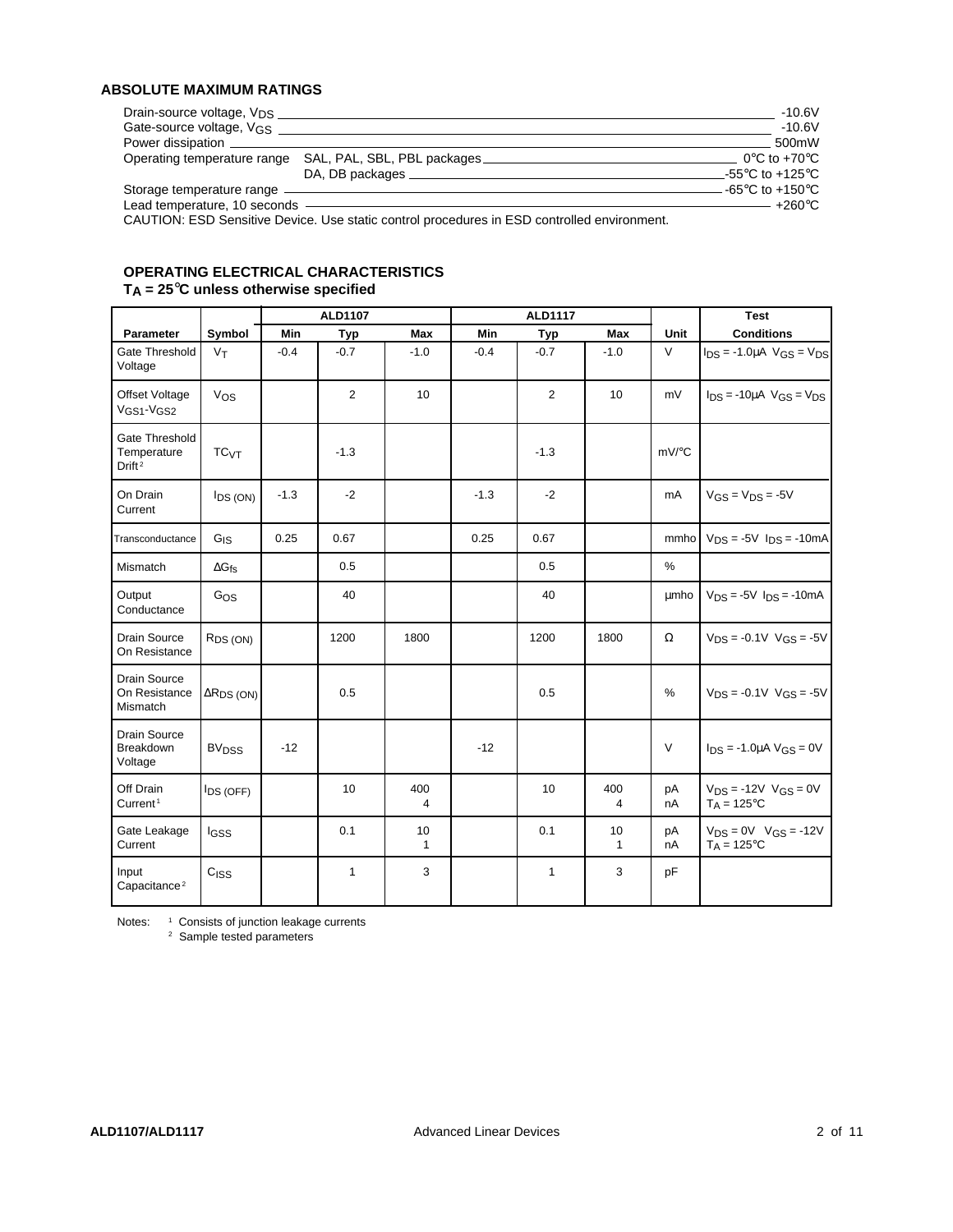### **TYPICAL PERFORMANCE CHARACTERISITCS**

DRAIN SOURCE CURRENT





FORWARD TRANSCONDUCTANCE FORWARD TRANSCONDUCTANCE (mmho)





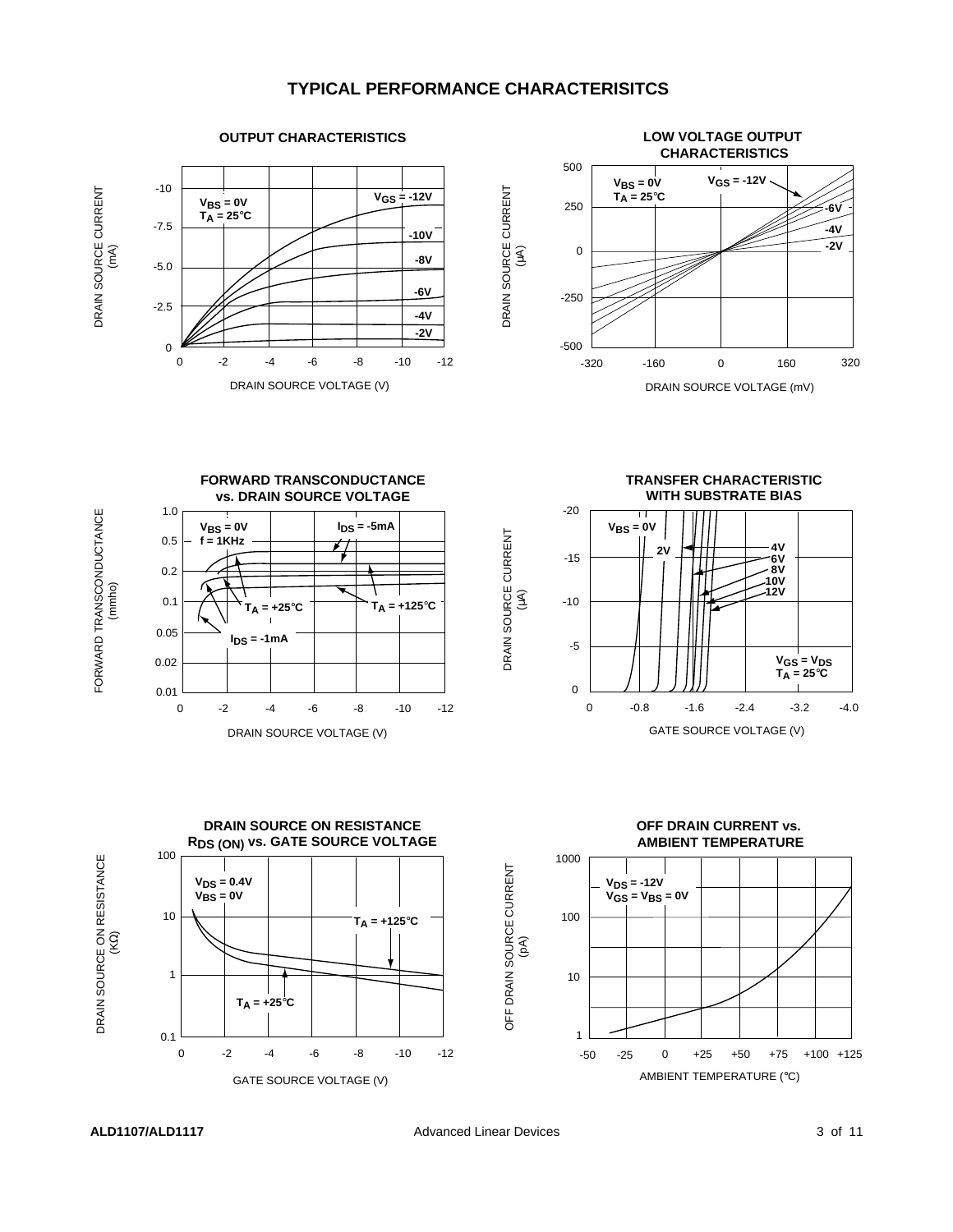

**CURRENT SOURCE MIRROR CURRENT SOURCE WITH GATE CONTROL**





Q1, Q2: N - Channel MOSFET Q3, Q4: P - Channel MOSFET

#### **DIFFERENTIAL AMPLIFIER CURRENT SOURCE MULTIPLICATION**



QSET, Q1..QN: ALD1106 or ALD1116 N - Channel MOSFET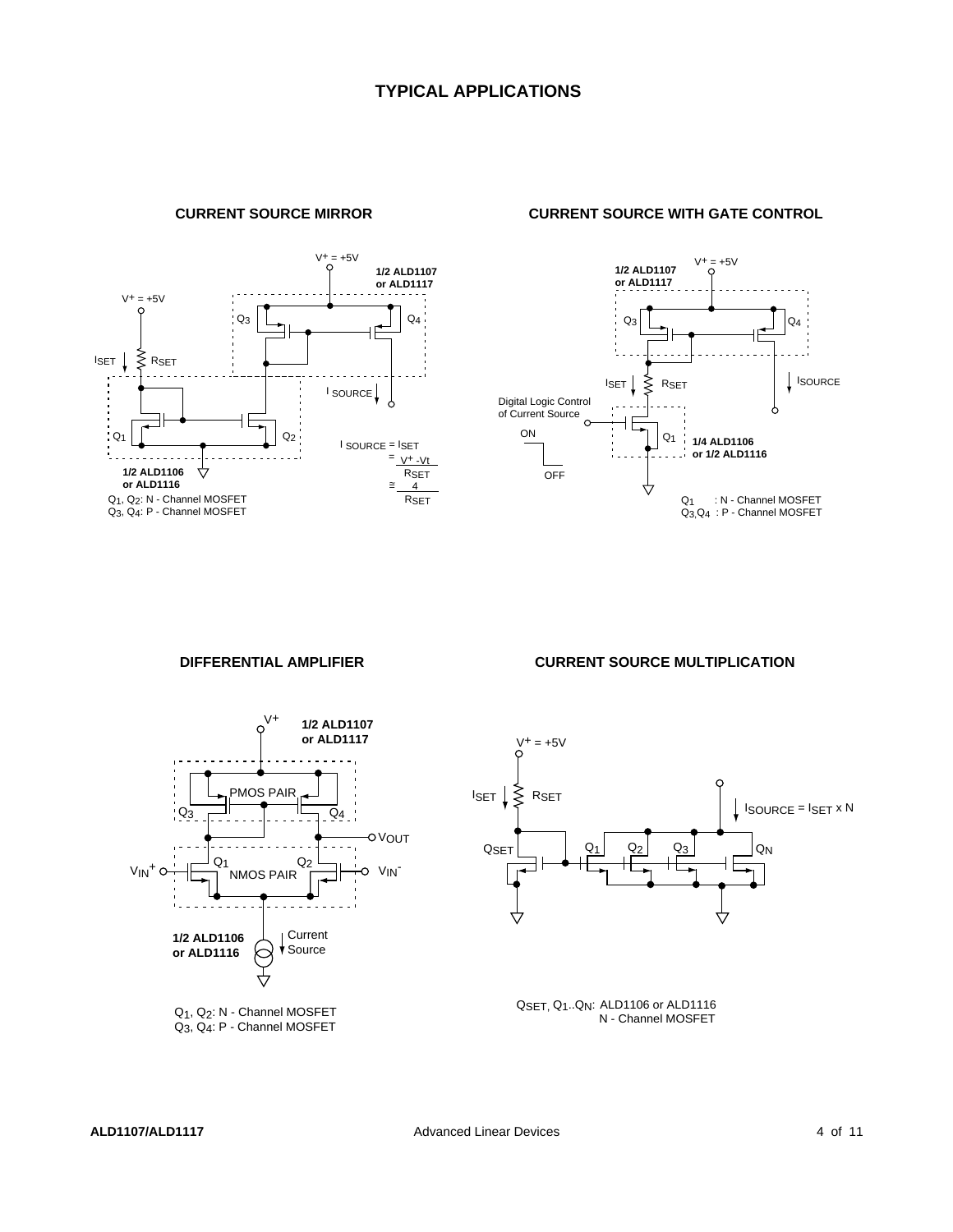

Q1, Q2 : N - Channel MOSFET

**BASIC CURRENT SOURCES**

N- CHANNEL CURRENT SOURCE P- CHANNEL CURRENT SOURCE



Q3, Q4: P - Channel MOSFET

#### **CASCODE CURRENT SOURCES**





Q1, Q2, Q3, Q4: N - Channel MOSFET (ALD1101 or ALD1103)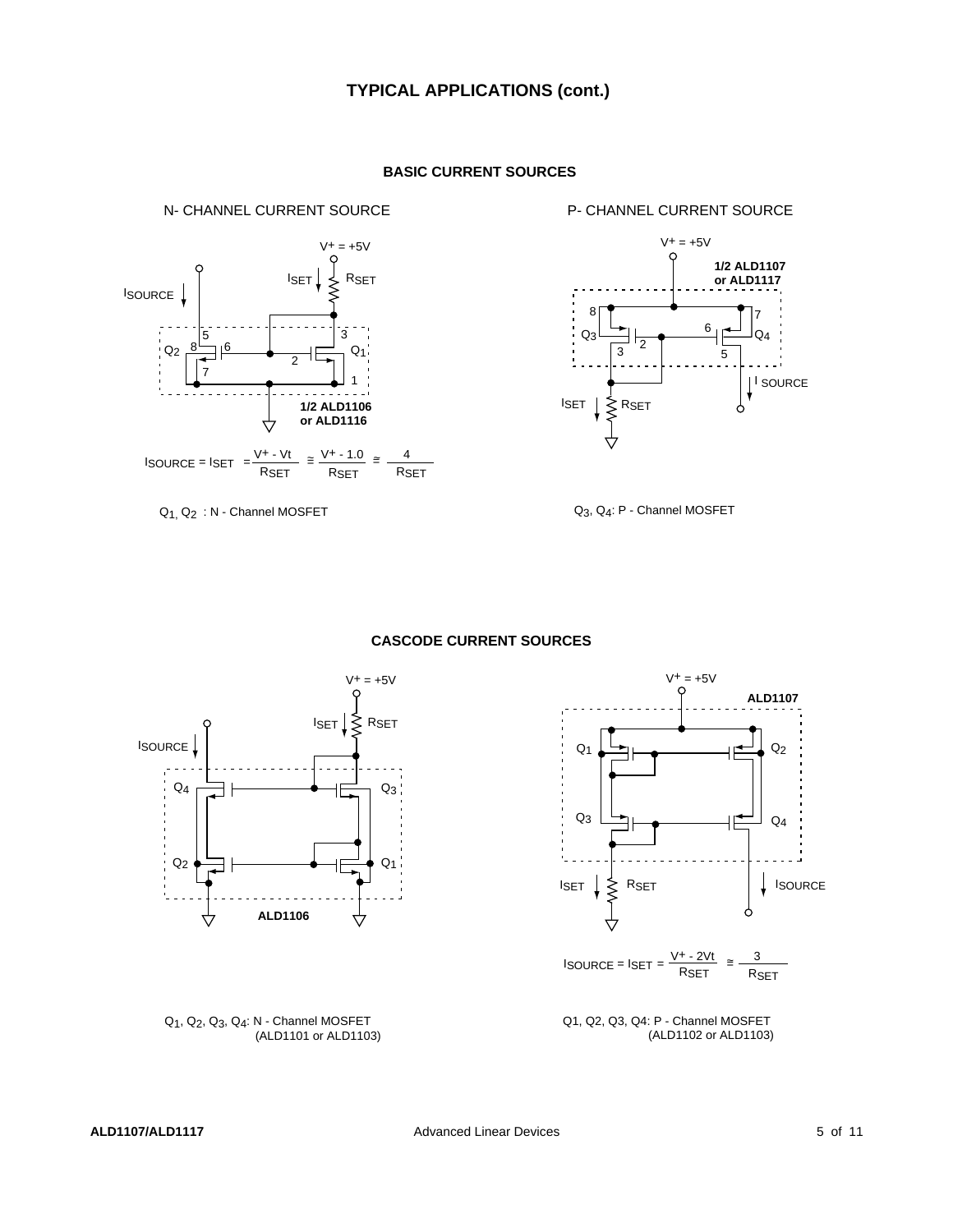## **SOIC-8 PACKAGE DRAWING**

 **8 Pin Plastic SOIC Package**





|                | <b>Millimeters</b> |             | <b>Inches</b> |             |
|----------------|--------------------|-------------|---------------|-------------|
| Dim            | Min                | Max         | Min           | Max         |
| A              | 1.35               | 1.75        | 0.053         | 0.069       |
| A <sub>1</sub> | 0.10               | 0.25        | 0.004         | 0.010       |
| b              | 0.35               | 0.45        | 0.014         | 0.018       |
| C              | 0.18               | 0.25        | 0.007         | 0.010       |
| D-8            | 4.69               | 5.00        | 0.185         | 0.196       |
| Е              | 3.50               | 4.05        | 0.140         | 0.160       |
| е              |                    | 1.27 BSC    | 0.050 BSC     |             |
| н              | 5.70               | 6.30        | 0.224         | 0.248       |
| L.             | 0.60               | 0.937       | 0.024         | 0.037       |
| Ø              | $0^{\circ}$        | $8^{\circ}$ | $0^{\circ}$   | $8^{\circ}$ |
| S              | 0.25               | 0.50        | 0.010         | 0.020       |

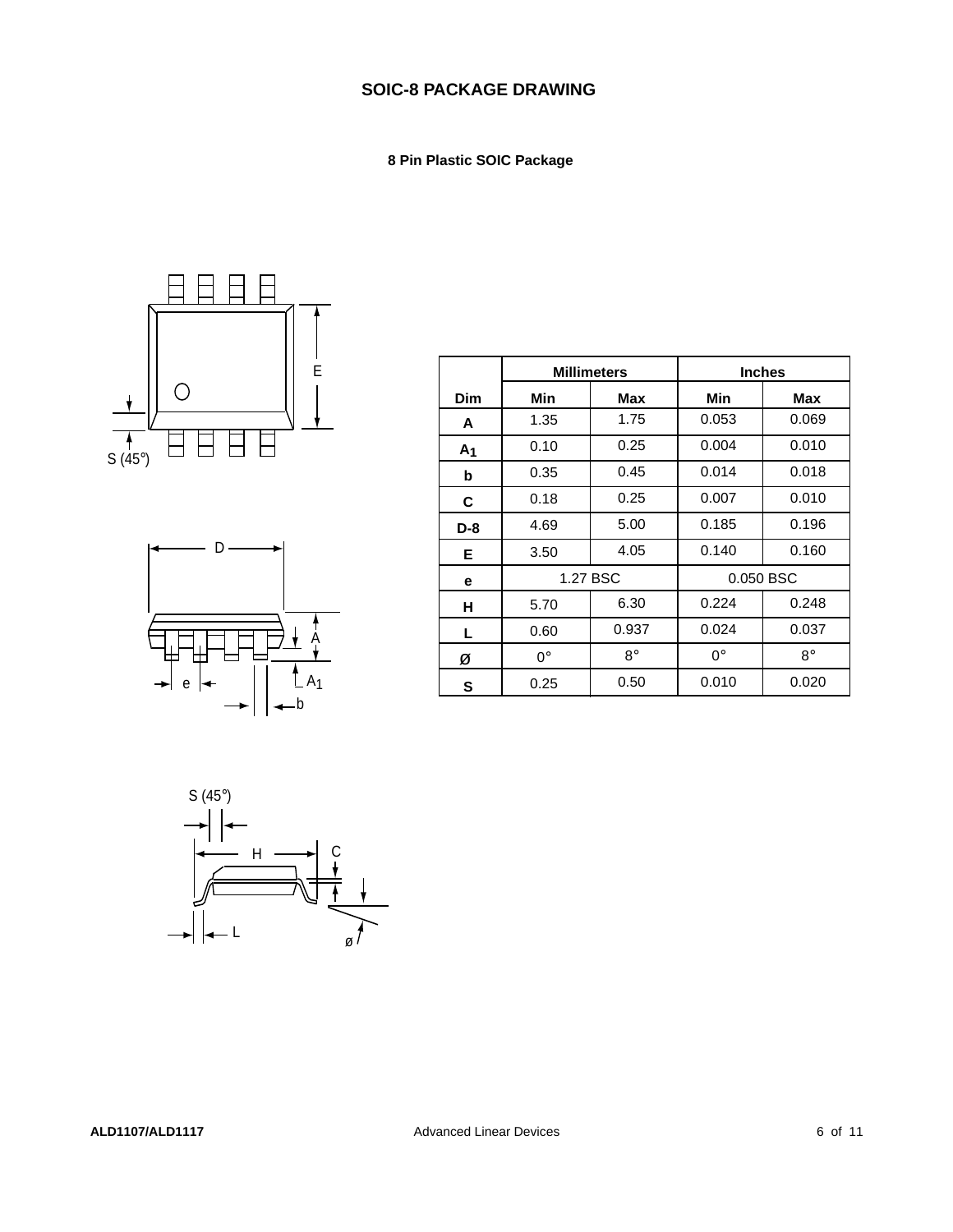### **PDIP-8 PACKAGE DRAWING**

 **8 Pin Plastic DIP Package**





|                | <b>Millimeters</b> |              | <b>Inches</b> |              |
|----------------|--------------------|--------------|---------------|--------------|
| <b>Dim</b>     | Min                | Max          | Min           | Max          |
| A              | 3.81               | 5.08         | 0.105         | 0.200        |
| A <sub>1</sub> | 0.38               | 1.27         | 0.015         | 0.050        |
| A <sub>2</sub> | 1.27               | 2.03         | 0.050         | 0.080        |
| b              | 0.89               | 1.65         | 0.035         | 0.065        |
| b <sub>1</sub> | 0.38               | 0.51         | 0.015         | 0.020        |
| C              | 0.20               | 0.30         | 0.008         | 0.012        |
| $D-8$          | 9.40               | 11.68        | 0.370         | 0.460        |
| Е              | 5.59               | 7.11         | 0.220         | 0.280        |
| $E_1$          | 7.62               | 8.26         | 0.300         | 0.325        |
| е              | 2.29               | 2.79         | 0.090         | 0.110        |
| e <sub>1</sub> | 7.37               | 7.87         | 0.290         | 0.310        |
| L              | 2.79               | 3.81         | 0.110         | 0.150        |
| $S-8$          | 1.02               | 2.03         | 0.040         | 0.080        |
| Ø              | $0^{\circ}$        | $15^{\circ}$ | 0°            | $15^{\circ}$ |

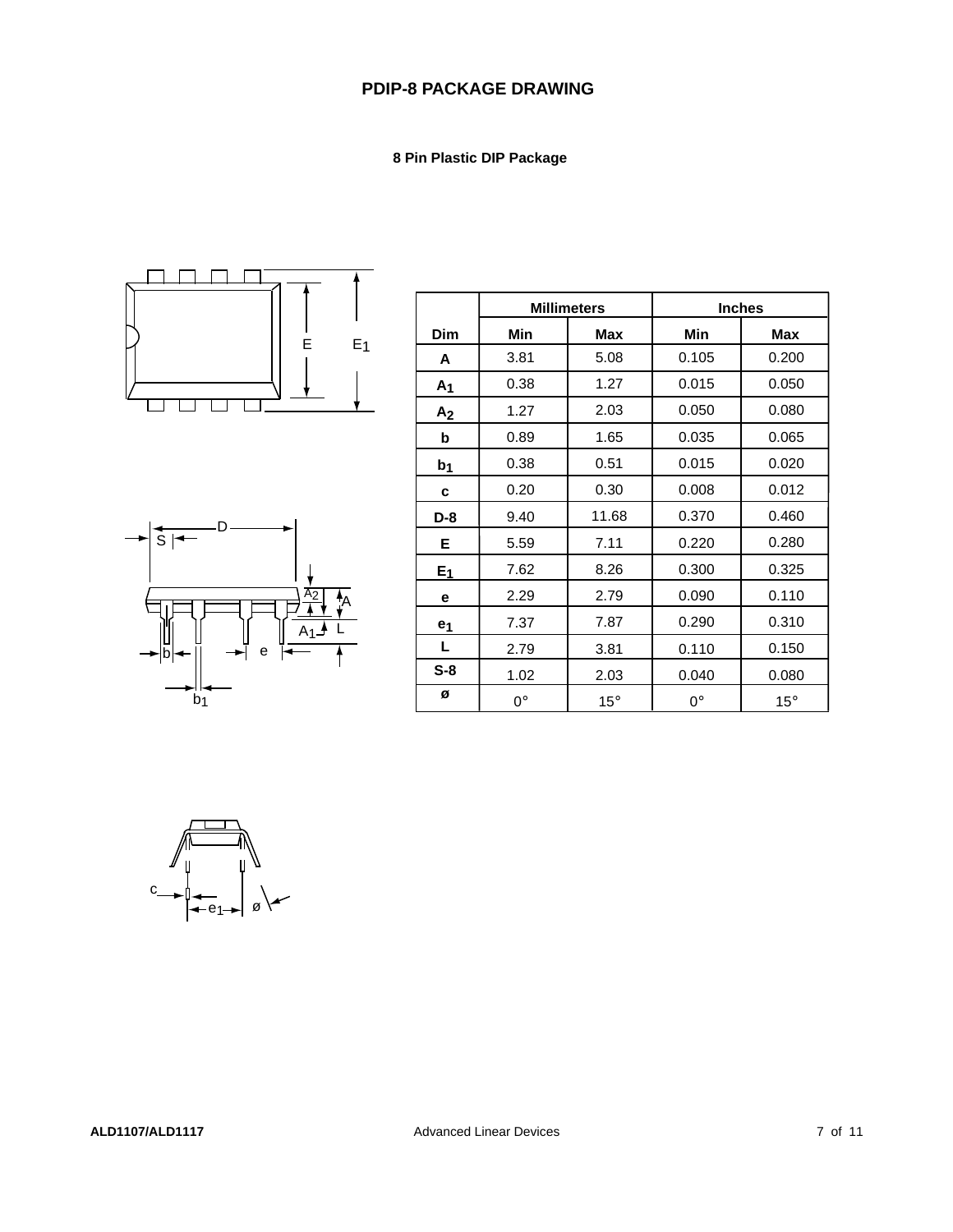## **CERDIP-8 PACKAGE DRAWING**

### **8 Pin CERDIP Package**

 $\overline{1}$ 





|                | <b>Millimeters</b> |              | <b>Inches</b> |              |  |
|----------------|--------------------|--------------|---------------|--------------|--|
| Dim            | Min                | Max          | Min           | Max          |  |
| Α              | 3.55               | 5.08         | 0.140         | 0.200        |  |
| A <sub>1</sub> | 1.27               | 2.16         | 0.050         | 0.085        |  |
| b              | 0.97               | 1.65         | 0.038         | 0.065        |  |
| b <sub>1</sub> | 0.36               | 0.58         | 0.014         | 0.023        |  |
| С              | 0.20               | 0.38         | 0.008         | 0.015        |  |
| $D-8$          |                    | 10.29        |               | 0.405        |  |
| Е              | 5.59               | 7.87         | 0.220         | 0.310        |  |
| E <sub>1</sub> | 7.73               | 8.26         | 0.290         | 0.325        |  |
| е              | 2.54 BSC           |              | 0.100 BSC     |              |  |
| e <sub>1</sub> | 7.62 BSC           |              | 0.300 BSC     |              |  |
| L              | 3.81               | 5.08         | 0.150         | 0.200        |  |
| $L_1$          | 3.18               |              | 0.125         |              |  |
| L <sub>2</sub> | 0.38               | 1.78         | 0.015         | 0.070        |  |
| S              | --                 | 2.49         | --            | 0.098        |  |
| Ø              | 0°                 | $15^{\circ}$ | $0^{\circ}$   | $15^{\circ}$ |  |

T

٦

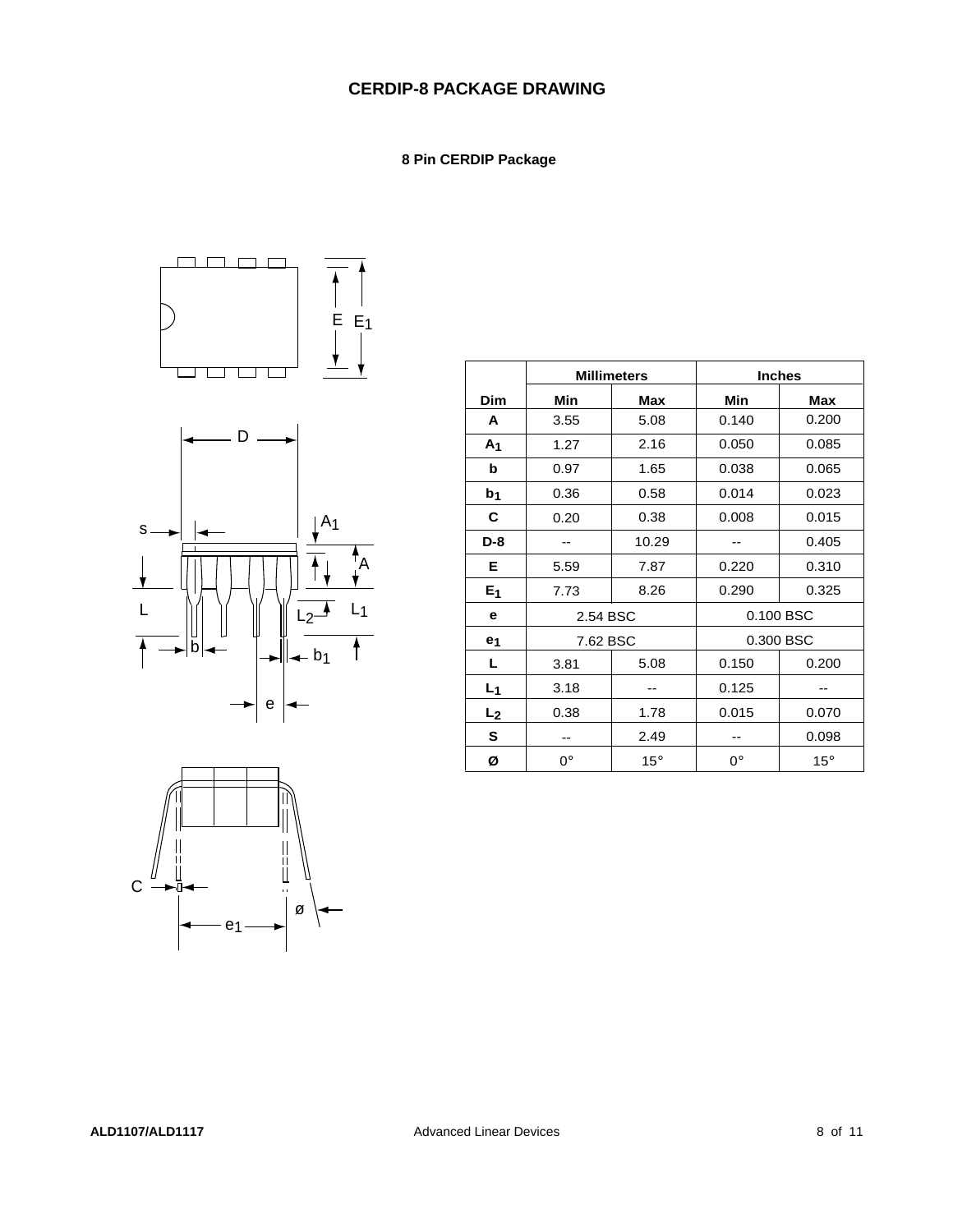## **SOIC-14 PACKAGE DRAWING**

### **14 Pin Plastic SOIC Package**





|                | <b>Millimeters</b> |           | <b>Inches</b> |             |
|----------------|--------------------|-----------|---------------|-------------|
| Dim            | Min                | Max       | Min           | Max         |
| A              | 1.35               | 1.75      | 0.053         | 0.069       |
| A <sub>1</sub> | 0.10               | 0.25      | 0.004         | 0.010       |
| b              | 0.35               | 0.45      | 0.014         | 0.018       |
| C              | 0.18               | 0.25      | 0.007         | 0.010       |
| $D-14$         | 8.55               | 8.75      | 0.336         | 0.345       |
| Е              | 3.50               | 4.05      | 0.140         | 0.160       |
| е              |                    | 1.27 BSC  | 0.050 BSC     |             |
| н              | 5.70               | 6.30      | 0.224         | 0.248       |
| L.             | 0.60               | 0.937     | 0.024         | 0.037       |
| Ø              | $0^{\circ}$        | $8^\circ$ | $0^{\circ}$   | $8^{\circ}$ |
| S              | 0.25               | 0.50      | 0.010         | 0.020       |

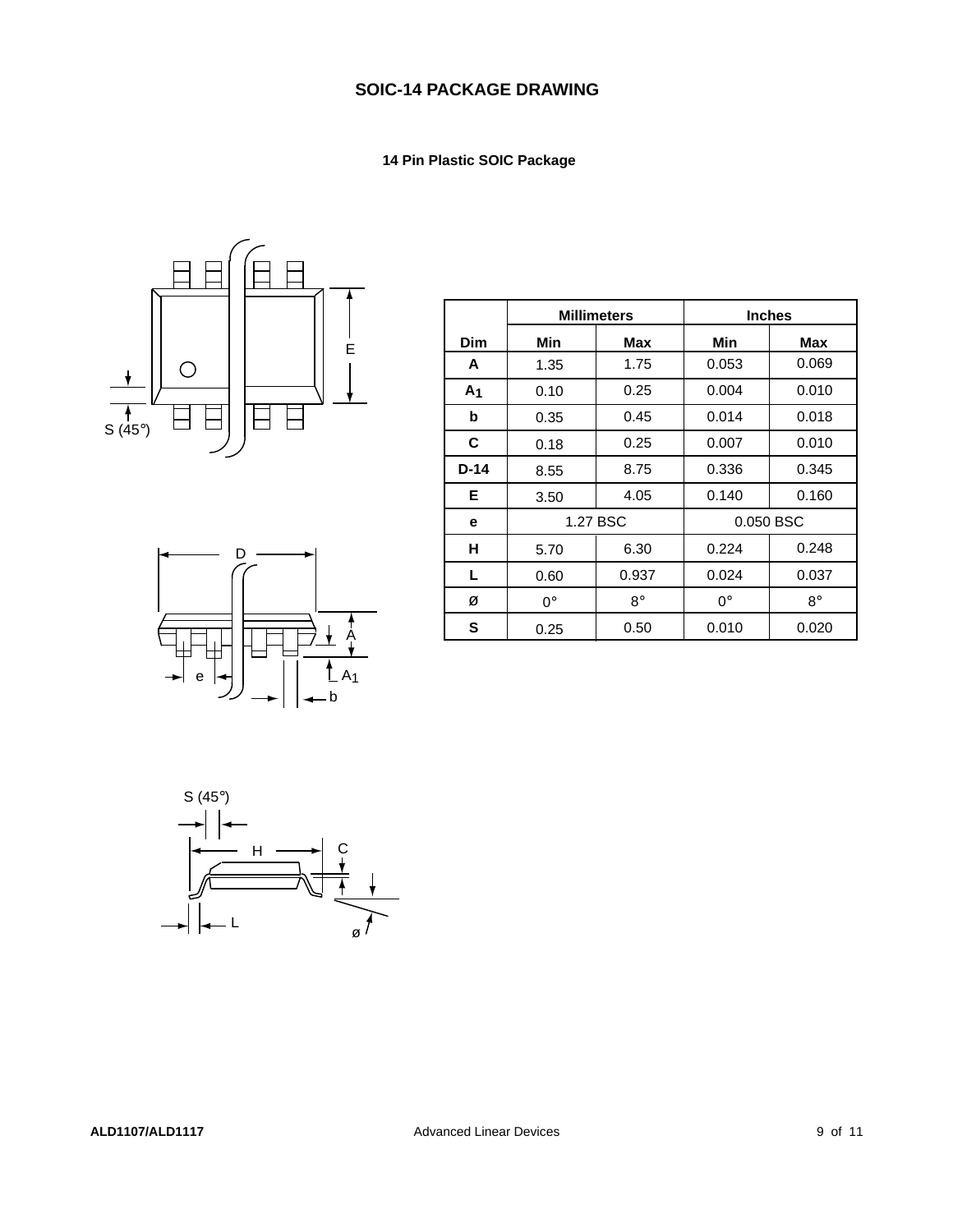## **PDIP-14 PACKAGE DRAWING**

#### **14 Pin Plastic DIP Package**





|                | <b>Millimeters</b> |            |       | <b>Inches</b> |
|----------------|--------------------|------------|-------|---------------|
| <b>Dim</b>     | Min                | Max        | Min   | Max           |
| A              | 3.81               | 5.08       | 0.105 | 0.200         |
| A <sub>1</sub> | 0.38               | 1.27       | 0.015 | 0.050         |
| A <sub>2</sub> | 1.27               | 2.03       | 0.050 | 0.080         |
| b              | 0.89               | 1.65       | 0.035 | 0.065         |
| b <sub>1</sub> | 0.38               | 0.51       | 0.015 | 0.020         |
| c              | 0.20               | 0.30       | 0.008 | 0.012         |
| $D-14$         | 17.27              | 19.30      | 0.680 | 0.760         |
| Е              | 5.59               | 7.11       | 0.220 | 0.280         |
| E <sub>1</sub> | 7.62               | 8.26       | 0.300 | 0.325         |
| е              | 2.29               | 2.79       | 0.090 | 0.110         |
| e <sub>1</sub> | 7.37               | 7.87       | 0.290 | 0.310         |
| L              | 2.79               | 3.81       | 0.110 | 0.150         |
| $S-14$         | 1.02               | 2.03       | 0.040 | 0.080         |
| ø              | $0^{\circ}$        | $15^\circ$ | 0°    | $15^\circ$    |

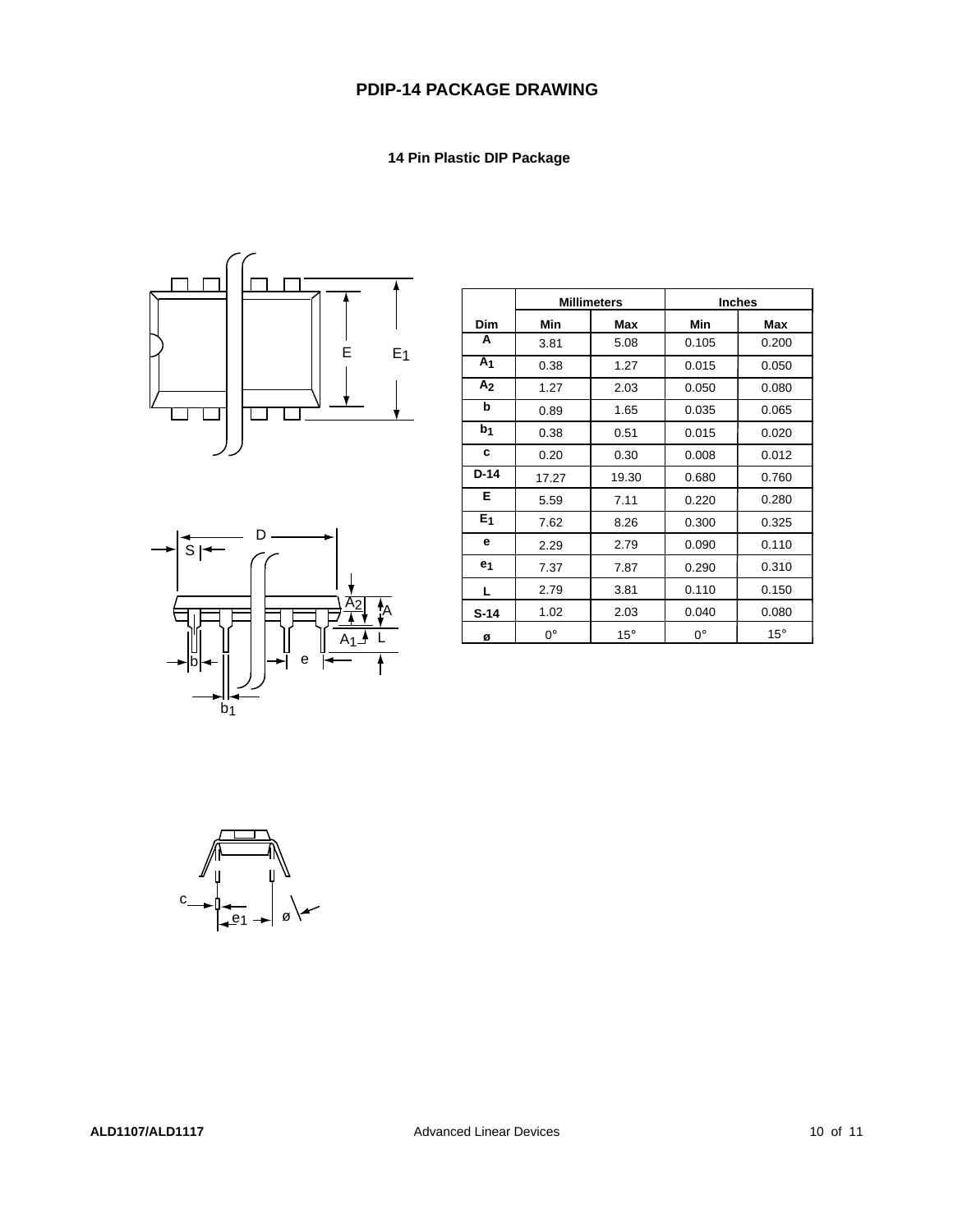#### **14 Pin CERDIP Package**





|                |          | <b>Millimeters</b> |             | <b>Inches</b> |
|----------------|----------|--------------------|-------------|---------------|
| <b>Dim</b>     | Min      | <b>Max</b>         | Min         | <b>Max</b>    |
| A              | 3.55     | 5.08               | 0.140       | 0.200         |
| A <sub>1</sub> | 1.27     | 2.16               | 0.050       | 0.085         |
| b              | 0.97     | 1.65               | 0.038       | 0.065         |
| b <sub>1</sub> | 0.36     | 0.58               | 0.014       | 0.023         |
| C              | 0.20     | 0.38               | 0.008       | 0.015         |
| $D-14$         |          | 19.94              |             | 0.785         |
| Е              | 5.59     | 7.87               | 0.220       | 0.310         |
| E <sub>1</sub> | 7.73     | 8.26               | 0.290       | 0.325         |
| е              | 2.54 BSC |                    | 0.100 BSC   |               |
| e <sub>1</sub> | 7.62 BSC |                    |             | 0.300 BSC     |
| L              | 3.81     | 5.08               | 0.150       | 0.200         |
| L <sub>1</sub> | 3.18     |                    | 0.125       |               |
| L <sub>2</sub> | 0.38     | 1.78               | 0.015       | 0.070         |
| S              | --       | 2.49               |             | 0.098         |
| ø              | 0°       | $15^{\circ}$       | $0^{\circ}$ | $15^{\circ}$  |